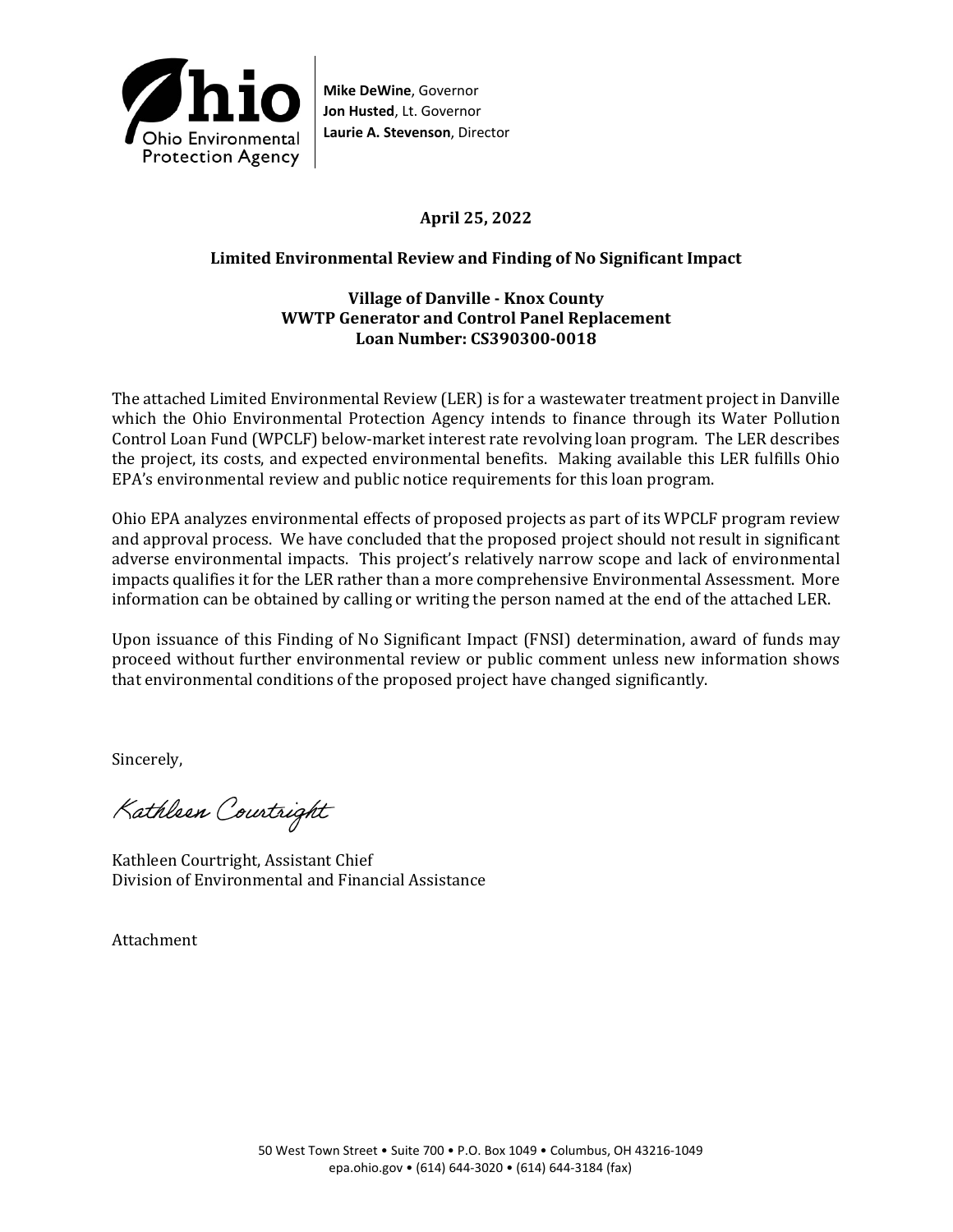#### **LIMITED ENVIRONMENTAL REVIEW**

#### **Project Identification**

Project: Danville - WWTP Generator and Control Panel Replacement

Applicant: Village of Danville P.O. Box W Danville, OH 43014

Loan Number: CS390300-0018

#### **Project Summary**

The Village of Danville, in Knox County, has requested financial assistance from the Ohio Water Pollution Control Loan Fund (WPCLF) to add a new diesel-powered generator to the wastewater treatment plant (WWTP) to ensure effective lagoon operation and minimize the chance for sewer back-ups due to power outages. All work will be on the WWTP site, an area lacking important environmental resources.

### **History & Existing Conditions**

Danville owns and operates a sanitary sewer collection system and a six-cell lagoon WWTP constructed in 1992 that was recently upgraded to provide treatment meeting ammonia limits (Figure 1). Danville has eliminated significant extraneous clear water (infiltration and inflow) in the sewer system that had historically delivered excessive wet-weather flows to the WWTP.

The WWTP has no emergency generator. During power interruptions, operators connect a portable pump to move raw sewage into the treatment process. The pump is too small for typical influent flows and, when in high-priority use at the WWTP, is unavailable for its more efficient use in the sanitary sewer collection system.

Parts for the outdated raw influent pump station control panel are difficult to obtain. Continued reliance on the aged control panel and undersized portable pump would increase the likelihood of sewage backups into homes or overflows into streets and yards.

### **Project Description**

Danville proposes purchasing and installing a diesel-powered permanent standby generator rated at 60 kW, sized to meet the full operational load of the raw influent lift station. The proposed installation includes an automatic transfer switch, operational alarms, and a weatherproof enclosure.

Additionally, the 25-year old control panel on the influent lift station will be replaced.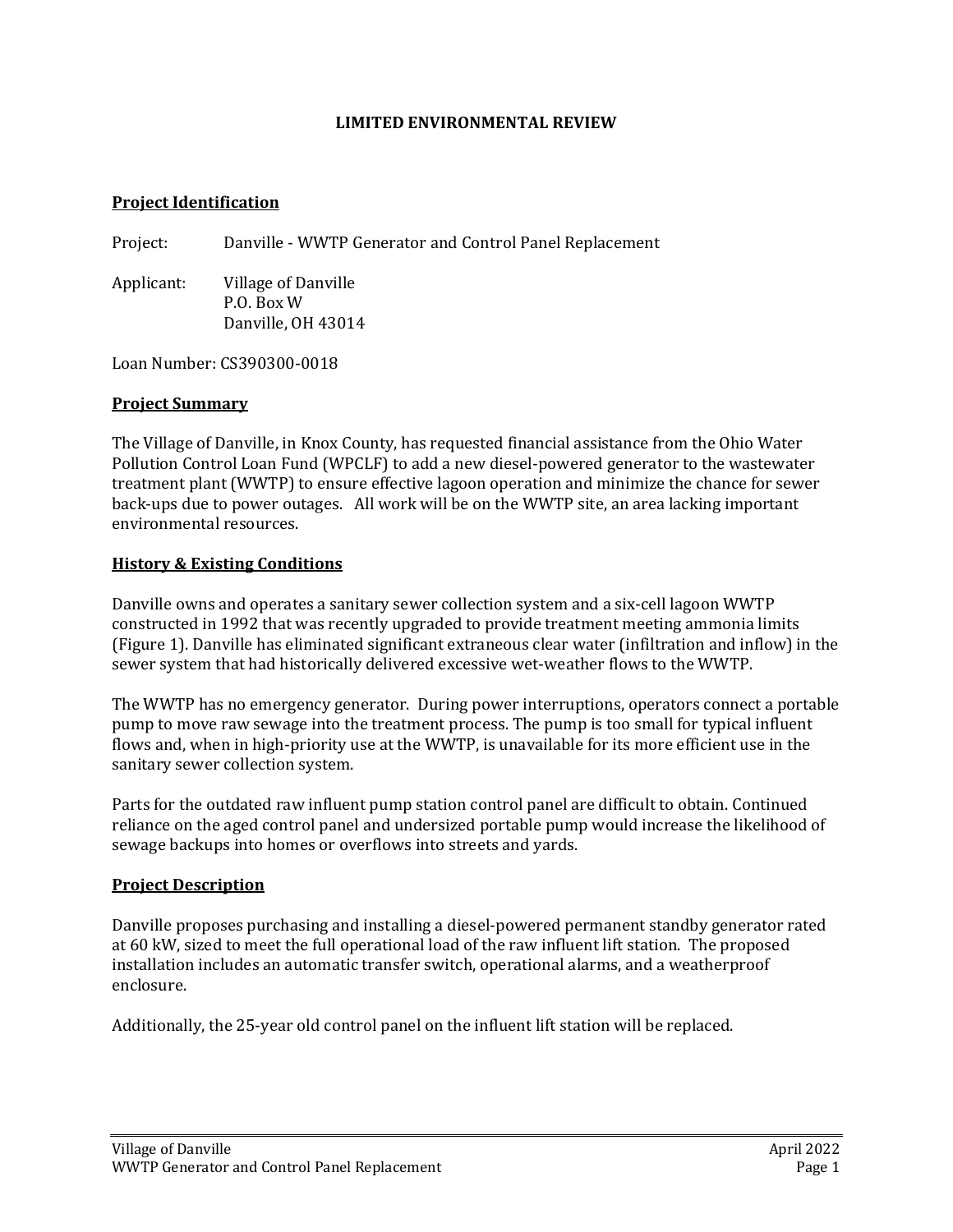

Figure 1 – WWTP Location

# **Implementation**

Danville will borrow approximately \$110,000 from the WPCLF at the 0% Hardship interest rate and will save approximately \$35,000 by using WPCLF financing at this rate for a 20-year loan, compared to the market rate of 2.81%. This project is eligible for up to \$50,000 of the \$500,000 "Principal Forgiveness for Back-up Power" special funding incentive for the procurement and installation of back-up power for wastewater treatment facilities. If Danville receives this special funding, which is available on a first-come, first-served basis, overall loan savings by using WPCLF financing will increase accordingly.

Project debt will be covered by sewer revenues. The typical annual residential sewer bill in Danville is \$660, which is approximately 1.3% of local median household income (MHI; \$49,668) and compares favorably to the Ohio average annual sewer bill (\$749) and 1.3% of state MHI.

Construction will begin promptly after loan award, now expected in mid-2022, and be completed in early 2023.

## **Public Participation**

Village Council has periodically discussed this project as it has developed over two years. Ohio EPA is unaware of opposition to or controversy about the project.

Ohio EPA will make a copy of this document available to the public on its web page [\(https://epa.ohio.gov/wps/portal/gov/epa/divisions-and-offices/environmental-financial](https://epa.ohio.gov/wps/portal/gov/epa/divisions-and-offices/environmental-financial-assistance/announcements)[assistance/announcements\)](https://epa.ohio.gov/wps/portal/gov/epa/divisions-and-offices/environmental-financial-assistance/announcements) and will provide it on request.